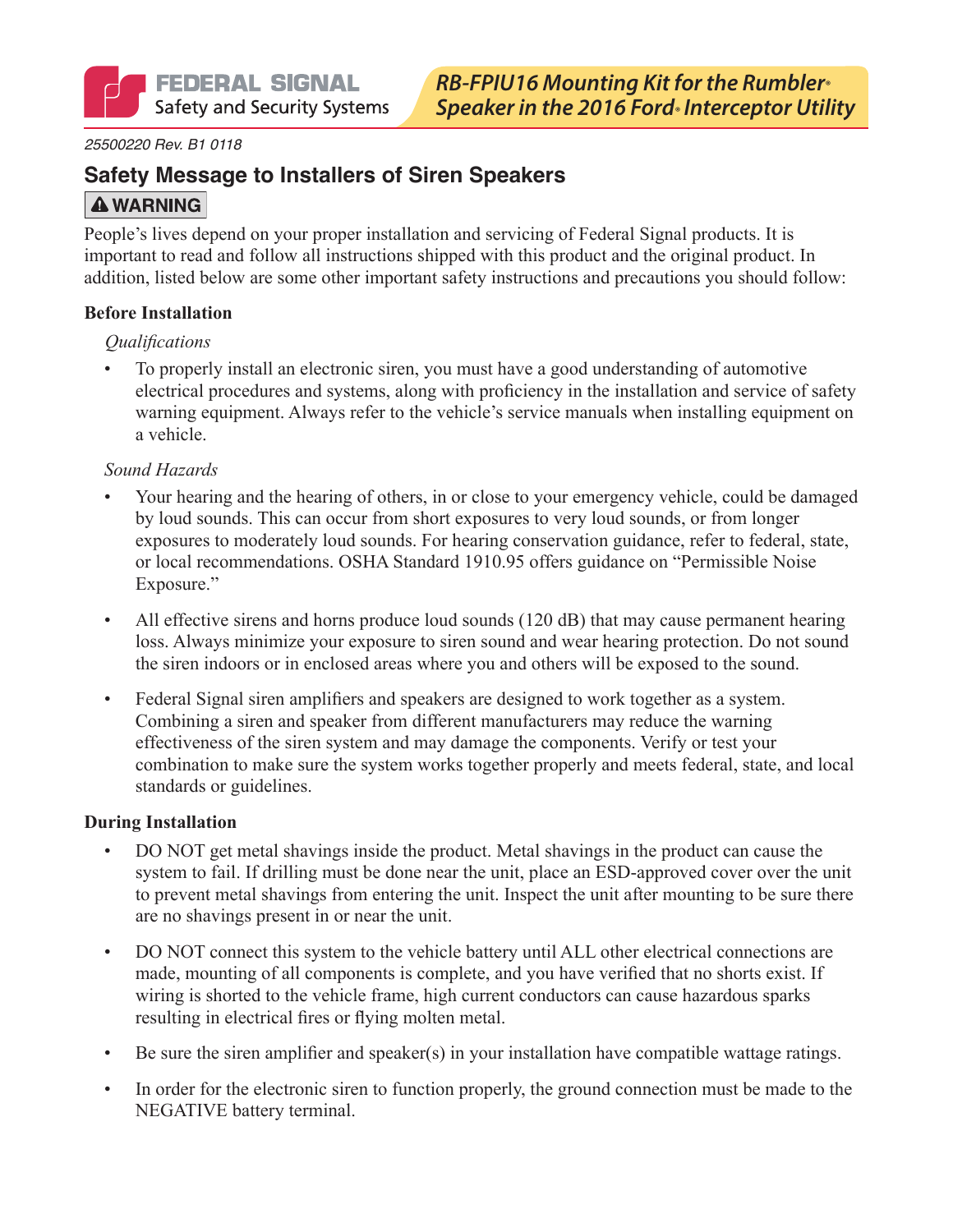• Sound output is severely reduced if any objects are in front of the speaker. If maximum sound output is required for your application, ensure that the front of the speaker is clear of any obstructions.

### **Mounting the Speaker**

- Install the speaker(s) as far forward on the vehicle as possible, in a location which provides maximum signaling effectiveness and minimizes the sound reaching the vehicle's occupants. Refer to the National Institute of Justice guide 500-00 for further information.
- Mounting the speakers behind the grille reduces the sound output and warning effectiveness of the siren system. Before mounting speakers behind the grille, make sure the vehicle operators are trained and understand that this type of installation is less effective for warning others.
- Sound propagation and warning effectiveness is severely reduced if the speaker is not facing forward. Carefully follow the installation instructions and always install the speaker with the projector facing forward.
- DO NOT install the speaker(s) or route the speaker wires where they may interfere with the operation of airbag sensors.
- If a vehicle seat is removed, verify with the vehicle manufacturer if the seat needs to be recalibrated for proper airbag deployment.
- Installation of two speakers requires that you wire the speakers in parallel and in phase.
- Never attempt to install aftermarket equipment, which connects to the vehicle wiring, without reviewing a vehicle wiring diagram, which is available from the vehicle manufacturer. Ensure that your installation does not affect vehicle operation and safety functions or circuits. Always check vehicle for proper operation after installation.
- DO NOT install equipment or route wiring or cord in the deployment path of an airbag.
- Locate the control head so the vehicle, controls, and microphone can be operated safely.
- When drilling into a vehicle structure, be sure that both sides of the surface are clear of anything that could be damaged.

### **After Installation**

- After installation, test the siren system and light system to ensure that it is operating properly.
- Test all vehicle functions, including horn operation, vehicle safety functions and vehicle light systems, to ensure proper operation. Ensure that installation has not affected vehicle operation or changed any vehicle safety function or circuit.
- After testing is complete, provide a copy of these instructions to the instructional staff and all operating personnel.
- File these instructions in a safe place and refer to them when maintaining and/or reinstalling the product.

Failure to follow all safety precautions and instructions may result in property damage, serious injury, or death.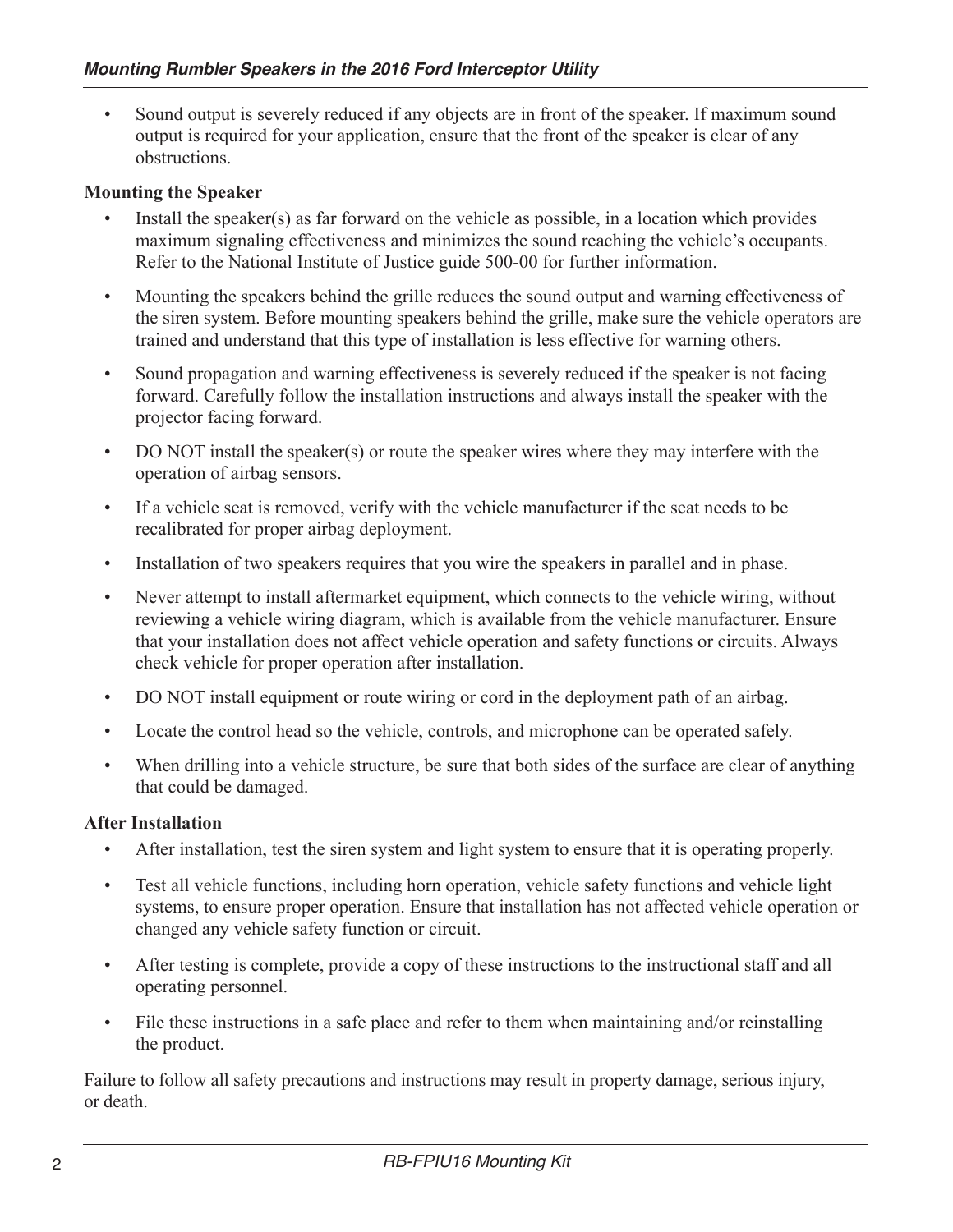# **Introduction**

The RB-FPIU16 is a mounting kit for the Federal Signal Rumbler® low-frequency signaling system. This kit mounts both speakers under the driver-side headlight of a 2016 Ford Interceptor<sup>®</sup> Utility.

# **Unpacking the Kit**

After unpacking the kit, inspect it for damage that may have occurred in transit. If it has been damaged, or is missing a part, do not attempt to install or operate it. File a claim immediately with the carrier, stating the extent of damage. Carefully check all envelopes, shipping labels, and tags before removing or destroying them. Ensure that the parts listed in Table 1 are included in the package. If you are missing any parts, contact Customer Support at 1-800-264-3578, 7 a.m. to 5 p.m., Monday through Friday (CT). Disposal of all shipping materials must be carried out in accordance with national and local codes and standards.

| Qty.           | <b>Description</b>                 | <b>Part Number</b> |
|----------------|------------------------------------|--------------------|
| 1              | Bracket, Rearward, Rumbler, FPIU16 | 828301316          |
| 1              | Bracket, Forward, Rumbler, FPIU16  | 828301470          |
| 4              | 5/16"-18 x 3/4" Hex-Head Screw     | 7002A005-12        |
| 2              | 5/16"-18 x 2-1/2" Hex-Head Screw   | 7002A005-40        |
| 6              | 5/16" Lockwasher                   | 7074A020           |
| 6              | 5/16"-18 Hex Nut                   | 7059125            |
| 6              | 5/16" Flat Washer                  | 7072A031           |
| 2              | 3/8"-16 Hex-Head Screw             | 7002A009-20        |
| $\overline{2}$ | Washer Flat, 0.403 ID              | 7072A035           |
| $\overline{2}$ | Lockwasher, Split                  | 7072A046           |
| 2              | Nut, Hex, 3/8"-16                  | 7059A063           |

#### **Table 1** Kit contents

# **Speaker Mounting Precautions**

# **A WARNING**

*INSTALL THE SPEAKER AWAY FROM THE FUEL TANK AND FUEL LINES: Do not install the speaker near the fuel tank or fuel lines. Installing the speaker too close to fuel line/tank areas may cause fuel*  **leakage or a fire during a vehicle collision, causing personal injury or death.**

# **A WARNING**

**USE ONLY WITH RUMBLER AMPLIFIER: This speaker is designed to only be used with the Rumbler Amplifier. Do not connect this speaker directly to a standard electronic siren. Connecting this speaker directly to a standard electronic siren will greatly reduce the effectiveness of the siren signal. When installing this speaker, always refer to the Rumbler low frequency amplifier installation and operating instructions (part no. 2562420) for more detailed information about the siren system and how to install, service and operate the system safely. Instruction manuals are available for viewing or download at www.fedsig.com. Failure to follow all safety precautions and instructions may result in property damage, serious injury, or death.**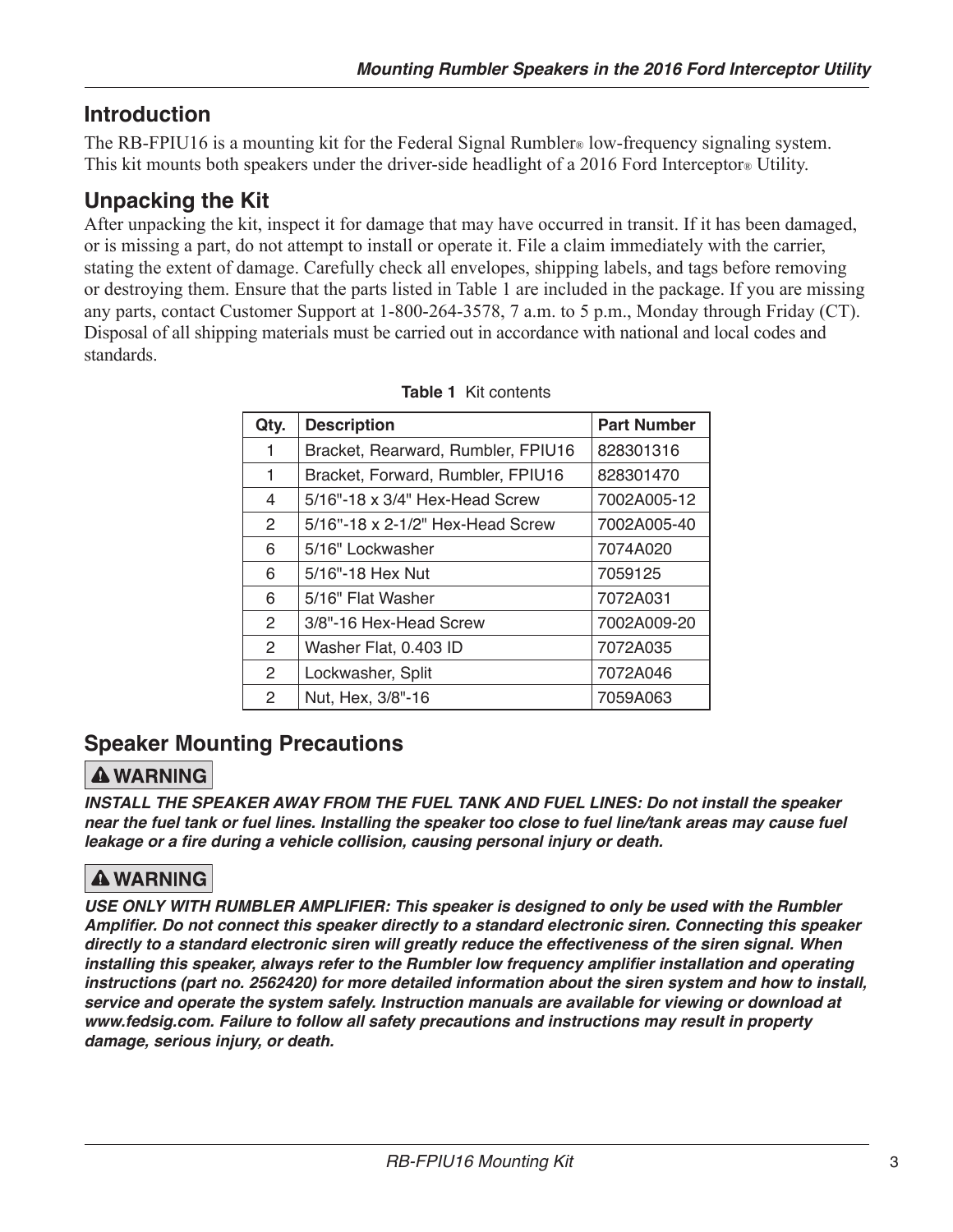## **A WARNING**

**SPEAKER MOUNTING PRECAUTION: To avoid reducing the sound output and damaging the speaker, ensure that the speaker is mounted with the slots facing the ground.**

## **A WARNING**

**MOUNTING PRECAUTIONS: To avoid reduction of sound output and damage to the speaker, ensure that the speaker is mounted with the slots facing the ground.**

## **NOTICE**

**DRILLING PRECAUTIONS: Before drilling holes, check the area you are drilling into to be sure you do not damage vehicle components while drilling. All drilled holes should be de-burred and all sharp edges should be smoothed. All wire routings going through drilled holes should be protected by a grommet or convolute/split loom tubing.**

## **Installing the Mounting Brackets**

These instructions describe how to install two Rumbler speakers on the powertrain cradle.

- **1.** Remove the fascia per the manufacturer's service manual.
- **2**. See Figure 1. On the driver's side, bolt the forward Rumbler bracket to the forward slots in the powertrain cradle as shown, using the supplied 5/16" x 2-1/2" bolts, washers, lockwashers, and nuts.

**Figure 1** Forward Rumbler bracket secured to driver-side powertrain cradle

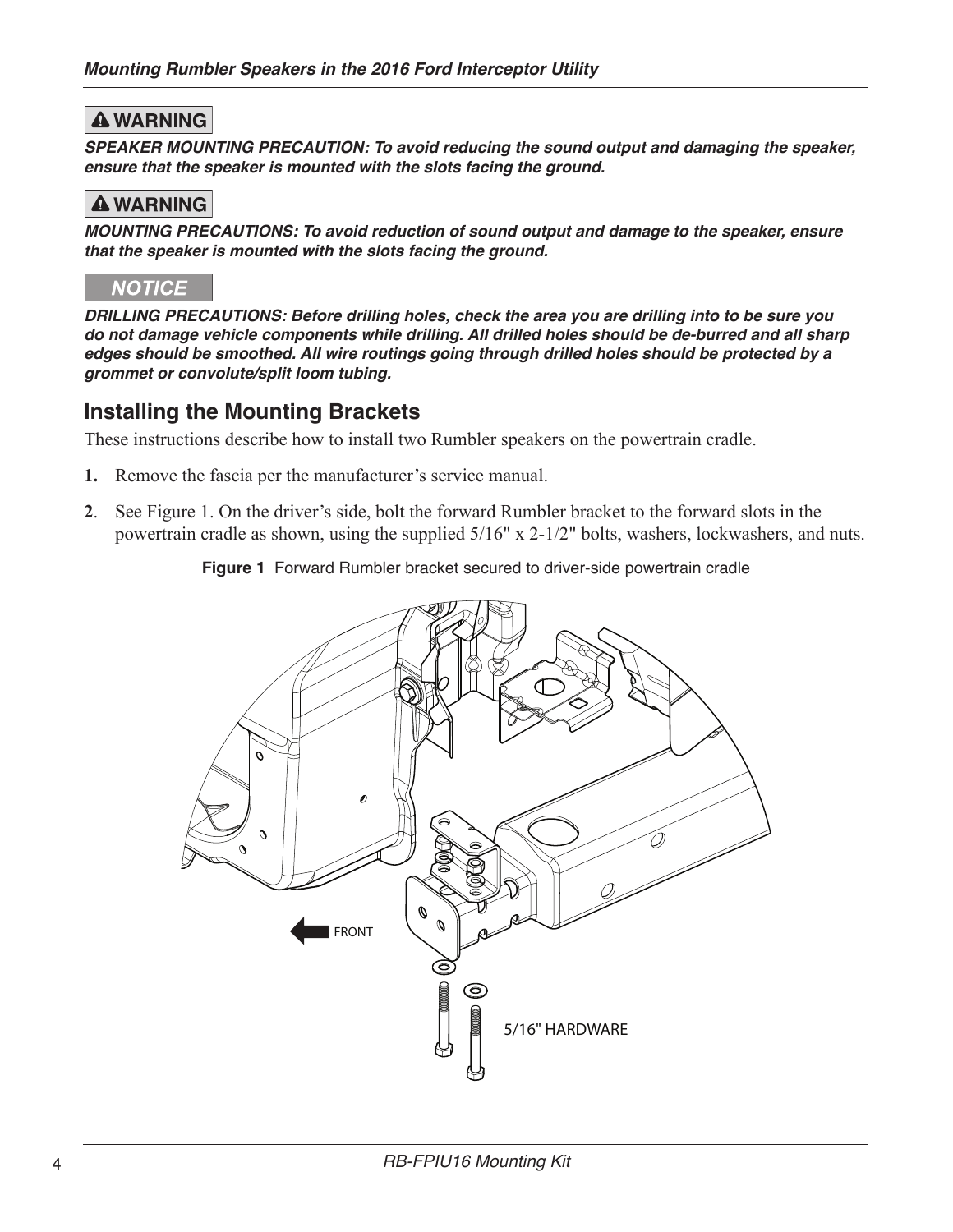- **3a. WITH SCUFF PLATE**: See Figure 2. Loosen the two 10 mm nuts on the powertrain cradle, slide the rearward bracket into place and retighten the nuts.
- **3b. WITHOUT SCUFF PLATE:** See Figure 3. Working through the lower access hole, insert the two 3/8" screws through the mounting holes in the powertrain cradle. Loosely assemble the 3/8" washers, lockwashers, and nuts. Slide the rearward bracket into place and tighten the nuts.



**Figure 2** With Scuff Plate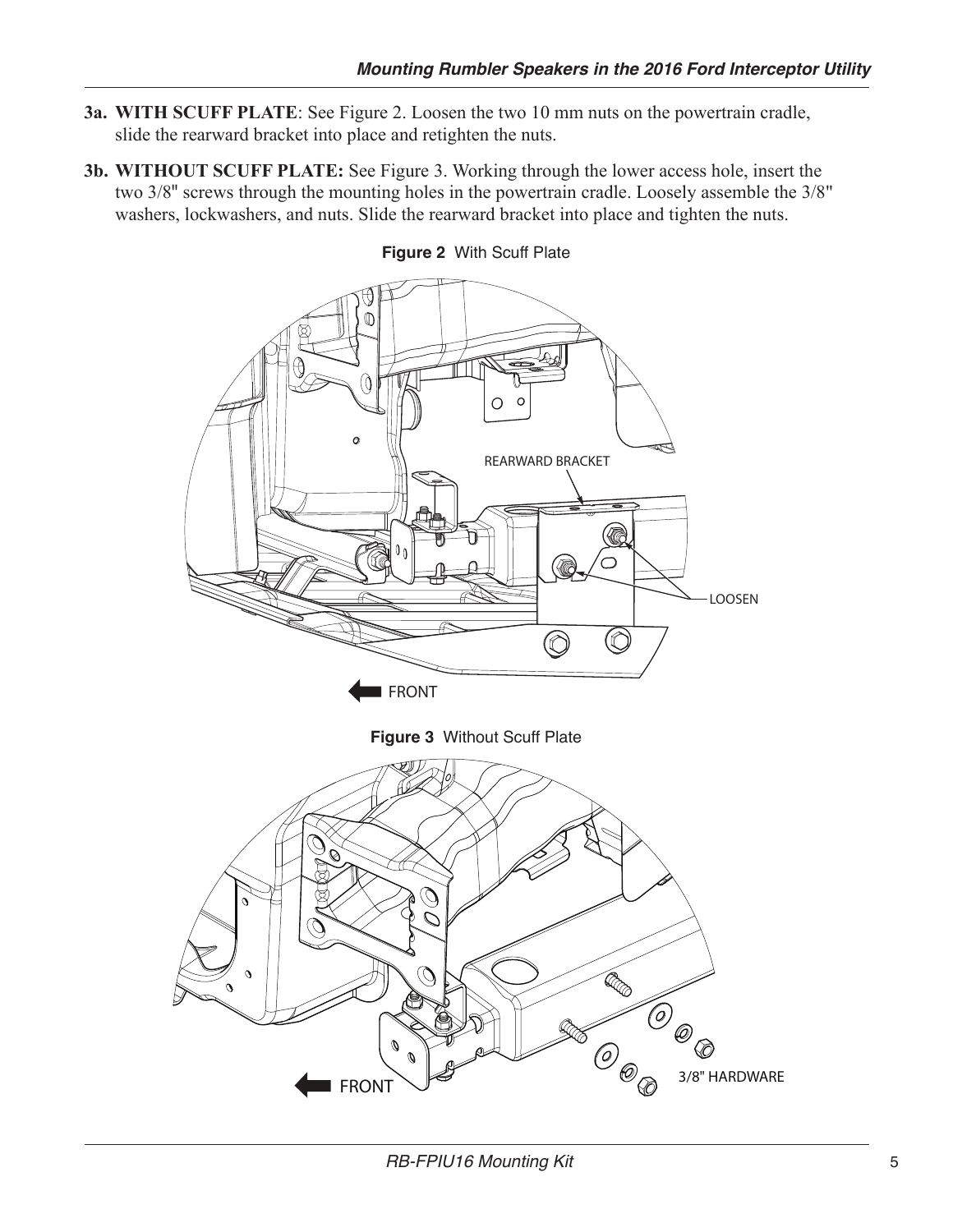## **Installing the Bands and Mounting the Speakers**

To install the bands and mount the speakers:

- **1.** Install two bands (supplied with the Rumbler kit) to the rearward bracket using the 3/4" long, 5/16" bolts, nuts, and lockwashers supplied with this kit.
- **2.** Slide the lower speaker into the bands with the Rumbler logo toward the front of the vehicle, slots down. Secure it with the 5/16" hardware supplied with the Rumbler kit.



**Figure 4** Rearward speaker (front view)

- **3.** Install two bands supplied with the Rumbler kit to the forward bracket using the 3/4" long, 5/16" bolts, nuts, and lockwashers supplied with this kit.
- **4.** Slide the forward speaker into the bands with the Rumbler logo toward the driver's side of the vehicle, slots down. Secure with the 5/16" hardware supplied with the Rumbler kit.
- **5.** After you have mounted the speakers, connect the supplied wire harness to the leads from the amplifier. For details, refer to the instructions included with the amplifier.

**NOTE:** Two speakers must be connected in parallel and in phase.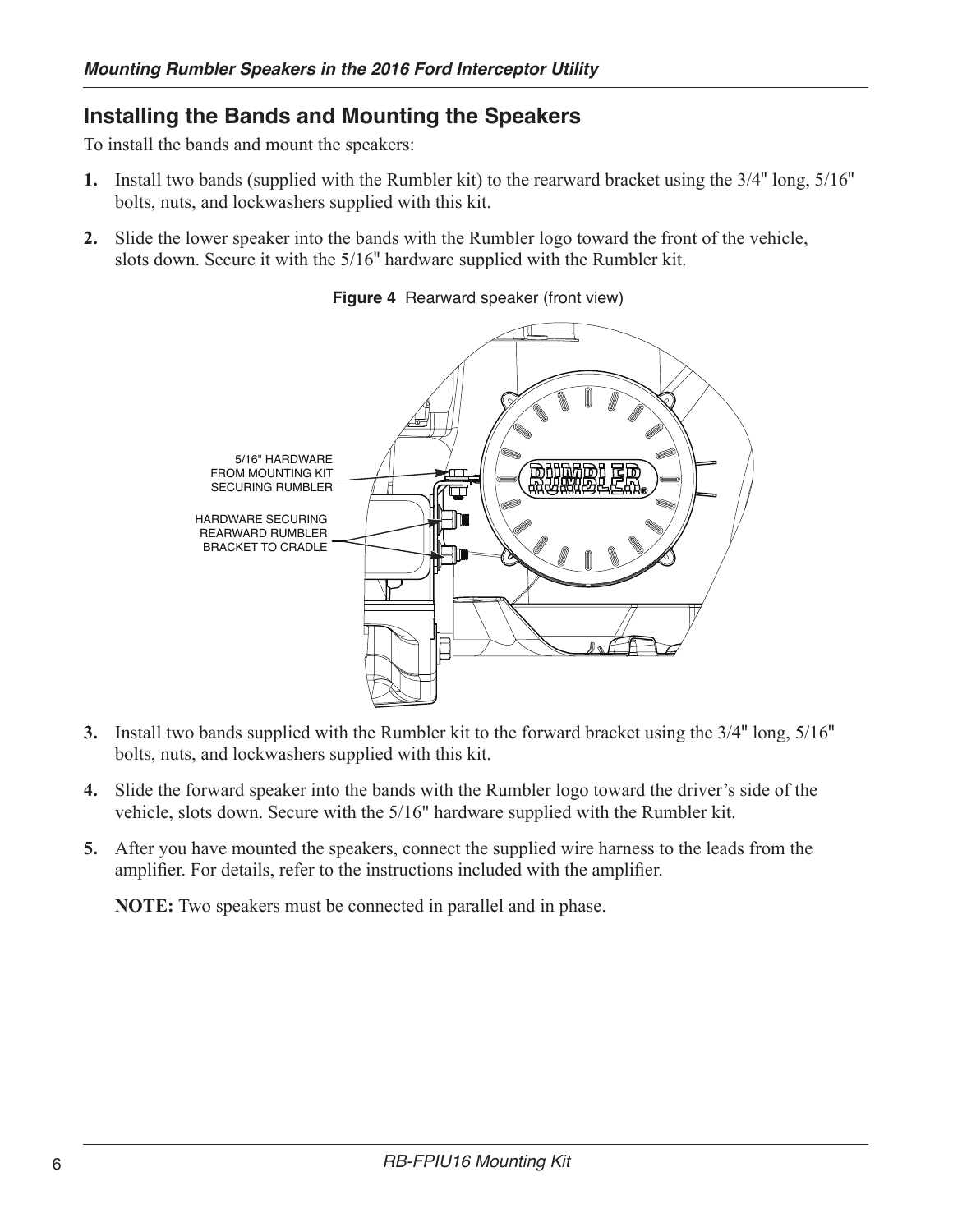

**Figure 5** Orientation of forward and rearward speakers

## **Testing the Siren and Light System**

#### **A WARNING**

**SOUND HAZARD: All effective sirens and horns produce loud sounds (120 dB) that may cause permanent hearing loss. Always minimize you exposure to siren sound and wear hearing protection. Do not sound siren indoors or in enclosed areas where you and others will be exposed to the sound.**

### **A WARNING**

**LIGHT HAZARD: To be an effective warning device, an emergency warning system produces bright light that can be hazardous to your eyesight when viewed at a close range Do not stare directly into the lights at a close range or permanent damage to your eyesight may occur.**

After the installation, check the siren and light system to ensure that it operates properly.